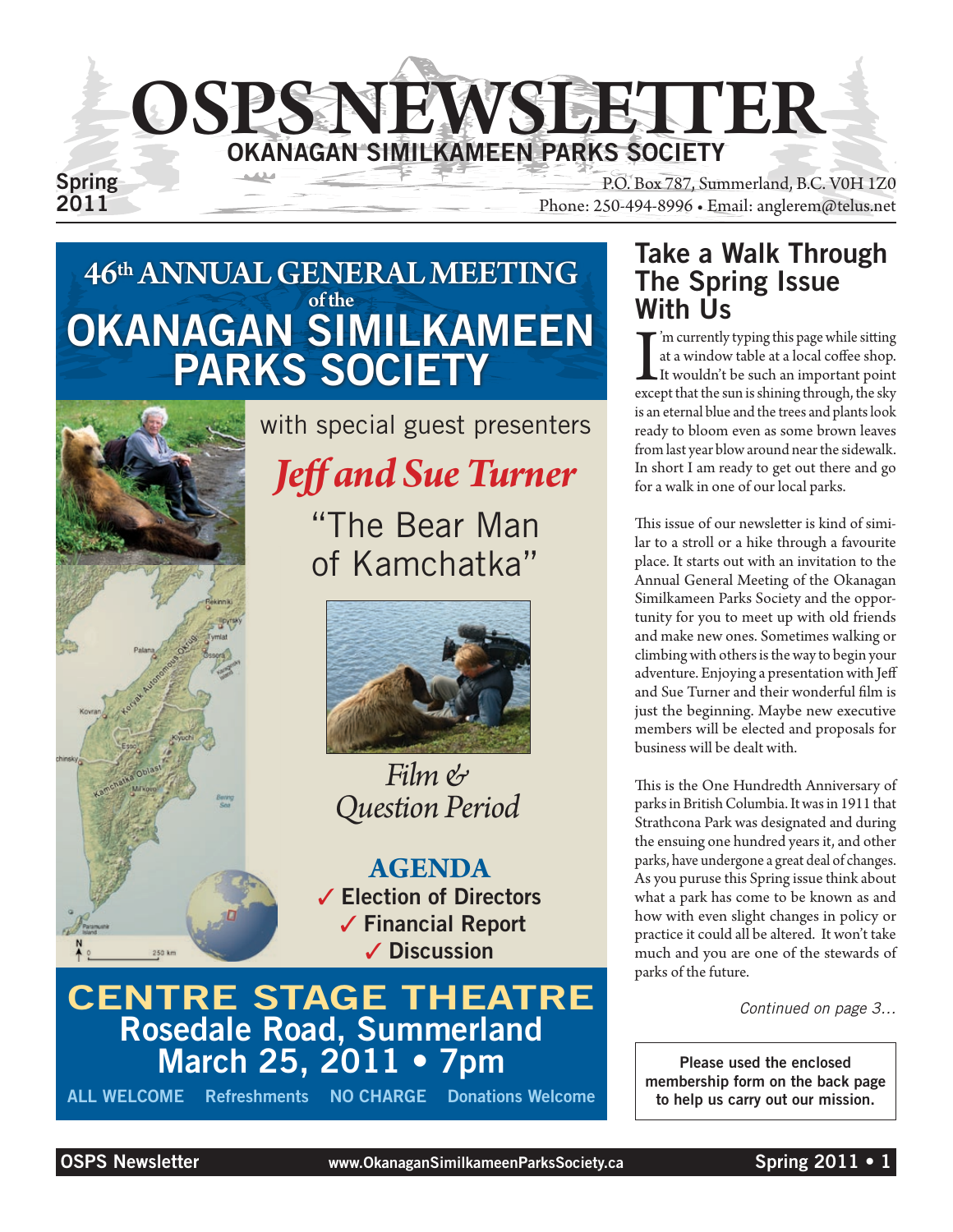# River Roads Films – *Jeff and Sue*

Jeff and Sue Turner are a Canadian husband and wife team based in British<br>Columbia that have been making natu-<br>Inistory documentary films for the past eff and Sue Turner are a Canadian husband and wife team based in British Columbia that have been making natu-25 years. They have directed, shot, written and produced more than 30 documentary films for the BBC, CBC, PBS, Discovery and Animal Planet Channels in setting throughout the world.

They have won numerous awards for their work, including a British Academy Award Nomination and their films have been seen around the world on television networks in more than 50 countries. For the past 18 years Jeff and Sue have been making films almost exclusively for the BBC.

#### **FILMOGRAPHY**

2009 – "The Great Salmon Run – Nature's Great Events Series BBC – 60 minutes • cinematography, producer, director, writer

2008 – "Earth" – Disneynature – 90 minutes • feature film cinematography

2007 – "The Edge of Eden: Living with Grizzlies" - CBC – 90 minutes • cinematography, producer, director, writer, narrator – planned worldwide theatrical release

2006 – "The Bear Man of Kamchatka" – BBC, CBC – 50 minutes • cinematography, producer, director, writer, narrator – BBC The Nature World, CBC The Nature of Things

2006 – "Bear Diaries" – BBC – 5 x 30 part series • cinematography, presenter – Discovery US

2006 – "Planet Earth– Episode 8: Plains" – BBC - 50 minutes • cinematography, Discovery US

2005 – "Planet Earth- Episode 2: Mountains" – 50 minutes • cinematography, Internet- Discovery US

#### The Bear Man of Kamchatka

*BBC Natural World*

#### Billing

The grizzly bear is considered by many to be the most dangerous animal in the world. But there is one man, Canadian Charlie Russell, who thinks differently. He believes that grizzlies are misunderstood animals and that our fear of them is not only unnecessary but driving to extinction. His beliefs have taken him to Russia where he has been raising orphaned grizzly bear cubs for the past ten years in the wilderness of the Southern Kamchatka peninsula. Becoming their surrogate mother he struggles to keep his clubs alive and teach them everything they need to survive a life in the wild. But will it be enough?

Producers: Jeff and Sue Turner Series Editor: Tim Martin

#### Film Summary

The story of man's mission to raise grizzly bear cubs in the wilderness of Russia allowing them to grow up wild and free and take their place in the world of the grizzly bear.

The film follows Canadian bear expert Charlie Russell as he rescues two orphaned cubs from a squalid Russian Zoo where they are soon to be killed and takes them to his cabin, that he built himself 10 years previously, in the remote South Kamchatka Sanctuary. He calls the cubs Andy and Melisse.

Over the course of one season he has to introduce Andy and Melisse to their new home, teaching them everything he can about a life in the wild. The cubs have to learn the lay of the land in their new home territory, what plants to eat, how to catch fish and how to escape from predatory male bears.

Everything is going relatively smoothly when two strange bears suddenly show up around the cabin. It turns out to be two of Charlie's cubs from last year – cubs that had disappeared and he thought had died – returned to the only home they know and the only mother they know – Charlie.

Now Charlie really has his hands full as he

has to provide for all four of his cubs. And on top of that the younger cubs are nervous of their older half-siblings. There are many dangers that young cubs face growing up in the wild and their survival is far from assured. Charlie does all that he can to keep the cubs safe but in the world of the Russian Grizzly Bear there are no guarantees.

Raising orphaned grizzly bear cubs, Charlie has been given a rare insight into the world of bears. He has learned that grizzly bears are not the fearsome aggressive killers that so many believe but rather are a gentle peaceful creature. And that although our misplaced fear of them is driving them to the edge of extinction it is possible for man and bear to live together peacefully and safely, sharing this earth.

#### Grizzly Bear Facts:

• grizzly bears are the largest land based predators in the world. The largest adult grizzlies can weigh up to 1000lbs.

- grizzlies are fast they can run in short bursts of up to 50 km/h
- grizzlies bears are designed as meat eaters but spend most of their time eating plants
- during the autumn grizzly bears exhibit hyperphagia – this is where their bodies ability to feel full or satiated on food is turned off so that they can eat and eat and eat and put on massive amounts of weight in a short time
- during hibernation a bear can lose up to 40% of its body weight
- grizzly bears are an endangered species in the lower 48 states of America, and in western Europe. But in Canada, Alaska and Russia they are considered a big game species and sport-hunted as trophies.

• grizzly bear gall bladder, dried and powdered, is highly valued for Chinese Traditional medicines. Many bears are killed illegally to supply the black market trade for this product.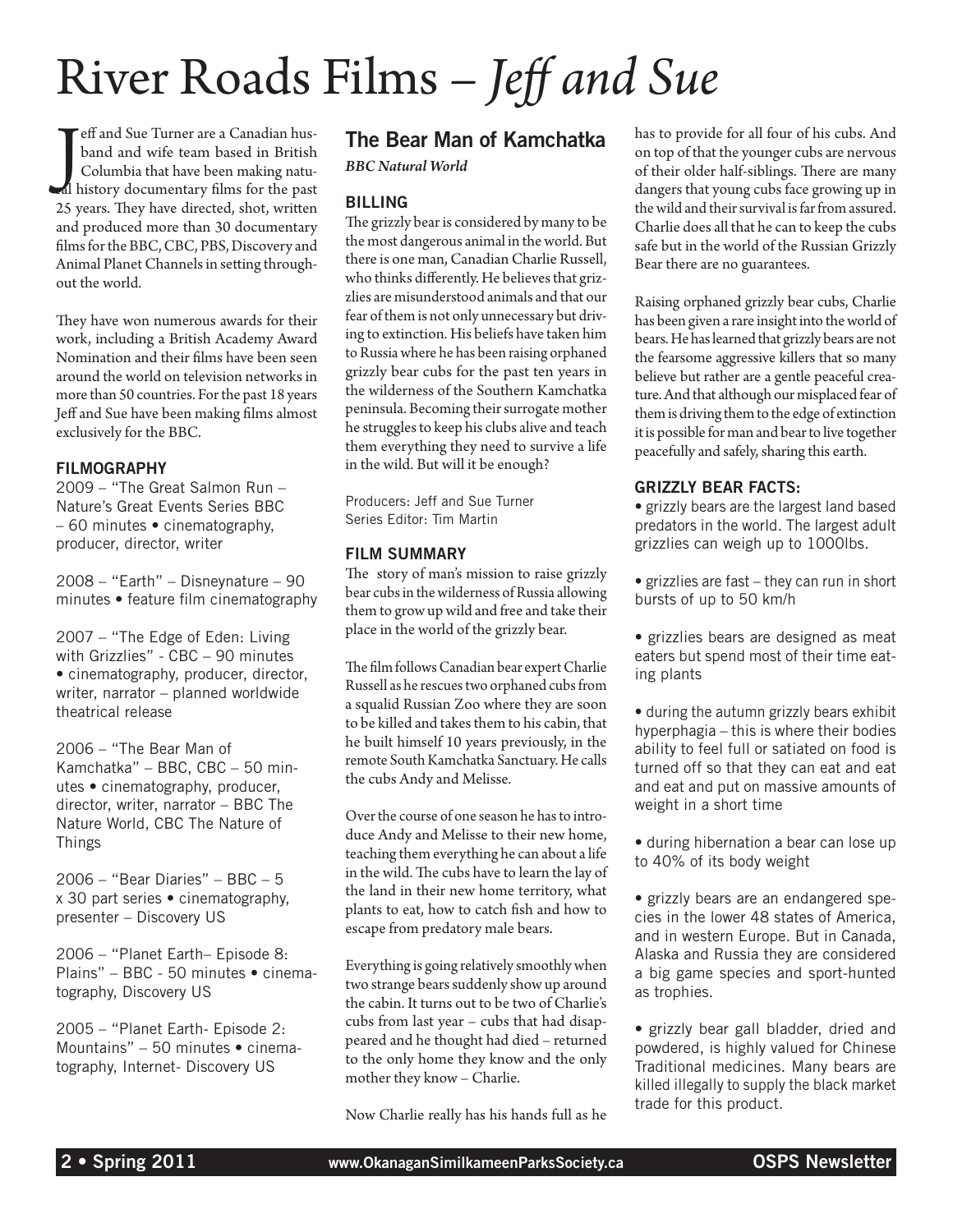#### *TAKE A WALK continued from front*

Also included in the vista of this issue are the flora and fauna of our parks and some thoughts about the roles that they play in our lives and those of our loved ones. Its amazing but when the Spring roles around again each little patch, or large expanse, of nature teems with life and the possibilities inherent in it. Our parks should be reservoirs and incubators for all of the species that are observable or unnoticed. This newsletter attempts to draw your attention to this awakening.

There is always an individual on the trail making use of some aspect of current technology, be it an iPod or a GPS tracker. For our technology reference the society has launched our new website in time to be mentioned in this issue. You can not only read the current issue on the web but also look up past issues and other information if the desire moves you.

You will find many other reviews and pieces of inspiration among the pages of this Spring issue of our newsletter. We welcome you to write to us with input, responses, ideas or new insights. Whatever your views, we hope that you enjoy this issue and our little journey. We hope that you particularly enjoy the Spring and all that it holds for you.

The editor wishes to apologize to Harold Braumbrough of Naramata, who was mistakenly indentified as a director of the O.S.P. Society in the Winter Issue of this newsletter. Harold has been a very valued presenter at past AGMs of the Society. We apologize for any misunderstandings that may have arisen due to this error.

#### What Is A Park? By Ian Graham

That is a park? Is it a place or a physical location or is it an idea or a state of mind? Does it serve a single purpose or does it provide a venue to deal with multiple objectives and goals? These are issue that must be weighed, considered and assessed by each individual in the particular time and space that they are in.

As a grandfather of five delightful youngsters from ages of three to nine, living in a semirural location in the South Okanagan in the Spring of the year I have my own views on the questions. I am looking at parks of all sizes, shapes and ages as repositories for knowledge, and experiences, for the youth of our species and others. They will need the various environments in, at least, their present condition in order to, if not actually survive, then survive in a manner that offers a standard of emotional and social living that is healthy.

There are so many species of both plants and animals that we know little about. The consequences of diminishing, or destroying, these species may be major negative alterations in our species well being. Parks are one of the ways that we can address these possibilities of disaster.

Whether a park is just a little strip of land next to a creek feeding one of our lakes or a tract of land that climbs the mountains of our region it can be home to an array of plants that have managed to find a habitat in that particular it can be home to an array of plants that have more future generations.<br> **COYYECTION...** managed to find a habitat in that particular

location. Even if there are multiple numbers of the plant located throughout the region it is still important to maintain the plants in the park for the enjoyment, education and exploration of future generations.

Animals need habitat, migration corridors, nesting and calving sites and other environment that allows them to eat, rest in live relatively stress free. Be they birds, mammals, reptiles, insects or other creatures we need to have, at the very least, areas that are conducive to their survival. Parks can provide such areas.

The Okanagan Similkameen Parks Society has been supporting studies and inventories of flora and fauna in some of our remoter parks and lands that may become parks. You too can conduct an inventory on your strolls, hikes, bike rides and runs. Count and compare the birds nests next to your path, take account of the ant hills or woodpecker holes that you notice as you ride or notice the animal tracks in the mud or sand as you take part in your picnic by the lake. Notice the changes in vegetation as you move. Identify the types of trees that are closer or farther from the water.

Whether we envision parks as repositories or test tubes, viewing sites or preserves, the plants and animals of our parks must be protected. We owe it to ourselves but we also owe it to future generations so that they are able to live healthy fulfilling lives and can be stewards for the parks in order to hand them on better than they received them to even

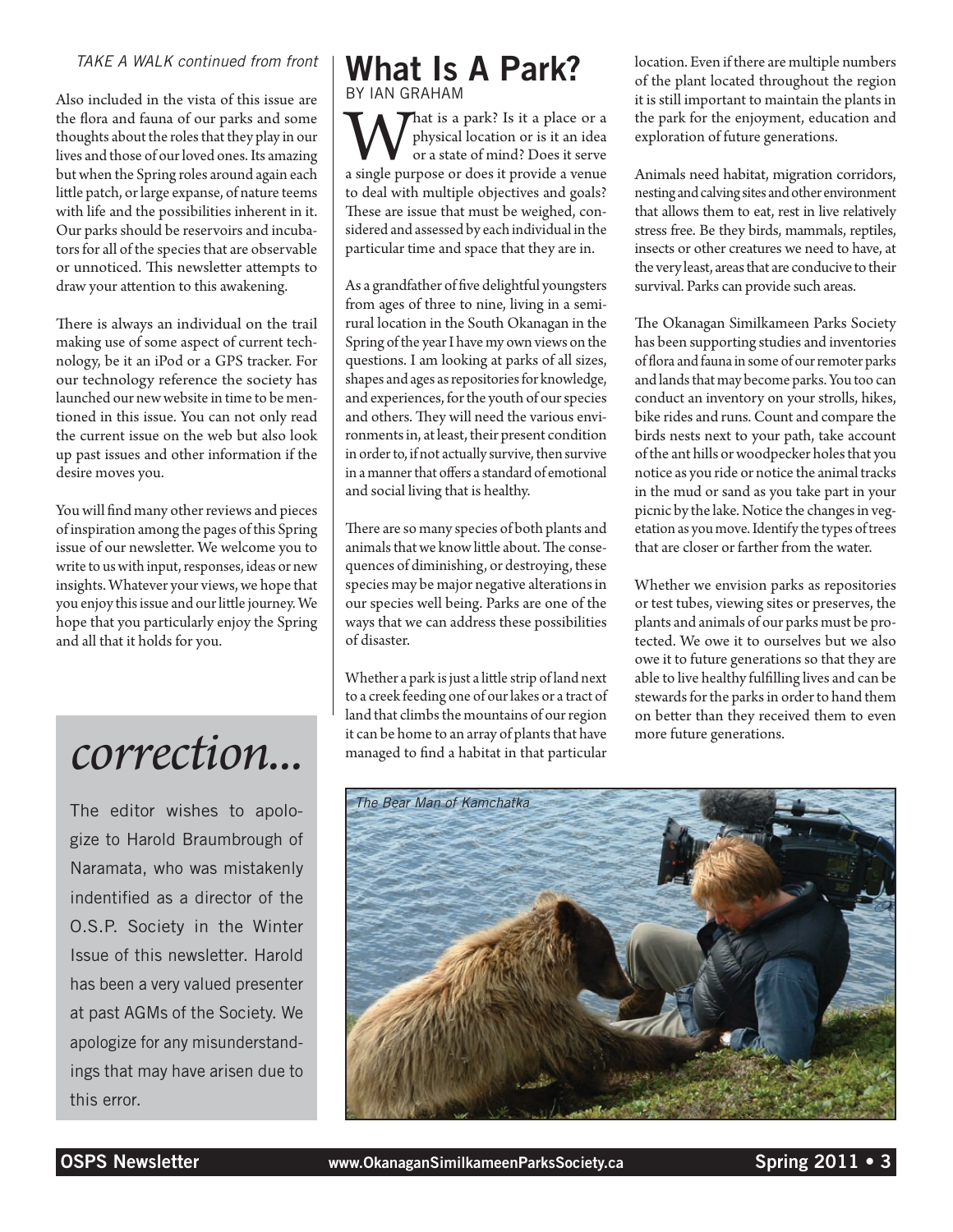### Desert Society News – December 2010 Brittle Prickly Pear Cactus

*by Michael Epp, Restoration Coordinator, Osoyoos Desert Society*

Brittle prickly pear cactus (opuntia)<br>fragilis) is a true cactus, belonging to<br>Family Cactaceae. It is native to North<br>America and can be found growing farther fragilis) is a true cactus, belonging to Family Cactaceae. It is native to North America and can be found growing farther north than any other species of cactus. In British Columbia you may find it growing in many arid regions, especially at low elevation along the southern Rocky Mountain trench, dry plateaus and grasslands, sagebrush slopes, openings in ponderosa pine forests and on rocky outcrops.

Brittle prickly pear has both nutritional and medicinal values. It was considered an important native food source in times of famine. In spring, the stems of the cactus were gathered by native peoples living in the interior. The stem could be roasted, pit-cooked or boiled. The outer layer of the cactus had to first be peeled because the plant has numerous tiny, barbed glochids (hairs) that are easily dislodged when the plant is touched. They cause considerable discomfort if they become stuck to the skin. First Nations used the cactus to treat coughs, skin sores, infections, and as a diuretic.

Brittle prickly pear is a great choice for use in xeriscaping. It is an attractive plant that grows readily on mineral soil and requires very little water. Additionally, prickly pear is very resilient and responds will to transplanting. The reason for this is tied to its reproductive cycle. With the slightest touch, the prickly pear cactus breaks off at the stem. With its sharp spines, the detached pod attaches itself readily to desert animals (or people) and is dispersed for short distances. The transplanted pod can survive short distances. The transplanted pod can survive a long time and, when conditions are ideal, will set down roots directly from the pod.

The next time you find yourself with a hitchhiking cactus stuck to you, why not consider planting it in your garden? The results may surprise you!

Did you know? – the pancake prickly pear (opuntia chlorotica) from the Mojave and Sonoran desert can reach a height of 7 feet!

### The Magazine of BC Nature – Winter 2010 – Vol. 48 No.4 Okanagan Ecological Reserve Wardens Share Information and Experience

#### *by Eva Durance*

**O**n October 12, nine of the 16 wardens for ecological reserves (ERs) in the Okanagan, Similkameen and Shuswap areas were able to attend the annual dens for ecological reserves (ERs) in the Okanagan, Similkameen and meeting and field trip organized by South Okanagan Senior Park Ranger Sara Bunge and hosted by BC Parks staff in Penticton. This is the seventh year we have had this event, which is always a valuable combination of information exchange and field outing.

The meeting began with John Trewhitt, Parks and Protected Areas Section head, presenting certificates of appreciation to wardens with 10 or more years of volunteering in this capacity. Wardens then gave brief reports on their ERs. These verbal reports are very useful for other wardens and staff to learn what the situation and concerns are in the various ERs; at times, problems arise in more than one ER and the meeting is a good place to discuss ways to deal with them.

North Okanagan Area Supervisor Kevin Wilson went through a PowerPoint presentation, recently completed by ER staff in Victoria, for wardens and staff to use in public presentations. It can be revised to include material on specific ERs so will be very helpful to educate the public. I was particularly pleased as the need for more public awareness of ERs was pinpointed at the provincial Wardens' Gathering in Kamloops in 2003, and just such a generic presentation was suggested as a good way to address the issue.

Two more presentations completed the morning. The first was by Senior Wildlife Biologist Orville Dyer on red and blue-listed amphibians that wardens may want to look for, especially the western toad and spotted frog. This was a follow-up to his discussion last year on similarly listed plant species.

The second was Dr. Tom Northcote's overview of the history of research at Mahoney Lake, the ER for which I am warden, and the current state of this very unusual and worldrenowned merimectic lake. Dr. Nothcote, with Dr. Ken Hall, has carried out research on the lake since the 1960s, and so was able to give us a very comprehensive account of how it has changed over the past 50 years. The water levels are now lower than at any time since records have been kept, and one result is the beginning of a breakdown in the layer of purple sulphur bacteria that blankets the water a number of metres below the surface. This is having serious effects on the makeup and abundance of lifeforms in the lake and therefore on other creatures such as water birds. The latter's species and number abundance has declined sharply in the past few years.

After lunch, wardens, staff members and Tom and Heather Northcote went on a blustery but enjoyable hike through Skaha Bluffs Provincial Park. As always, we had a most informative and enjoyable day. Thanks again to BC Parks staff, especially Sara Bunge, who make sure this meeting happens each year.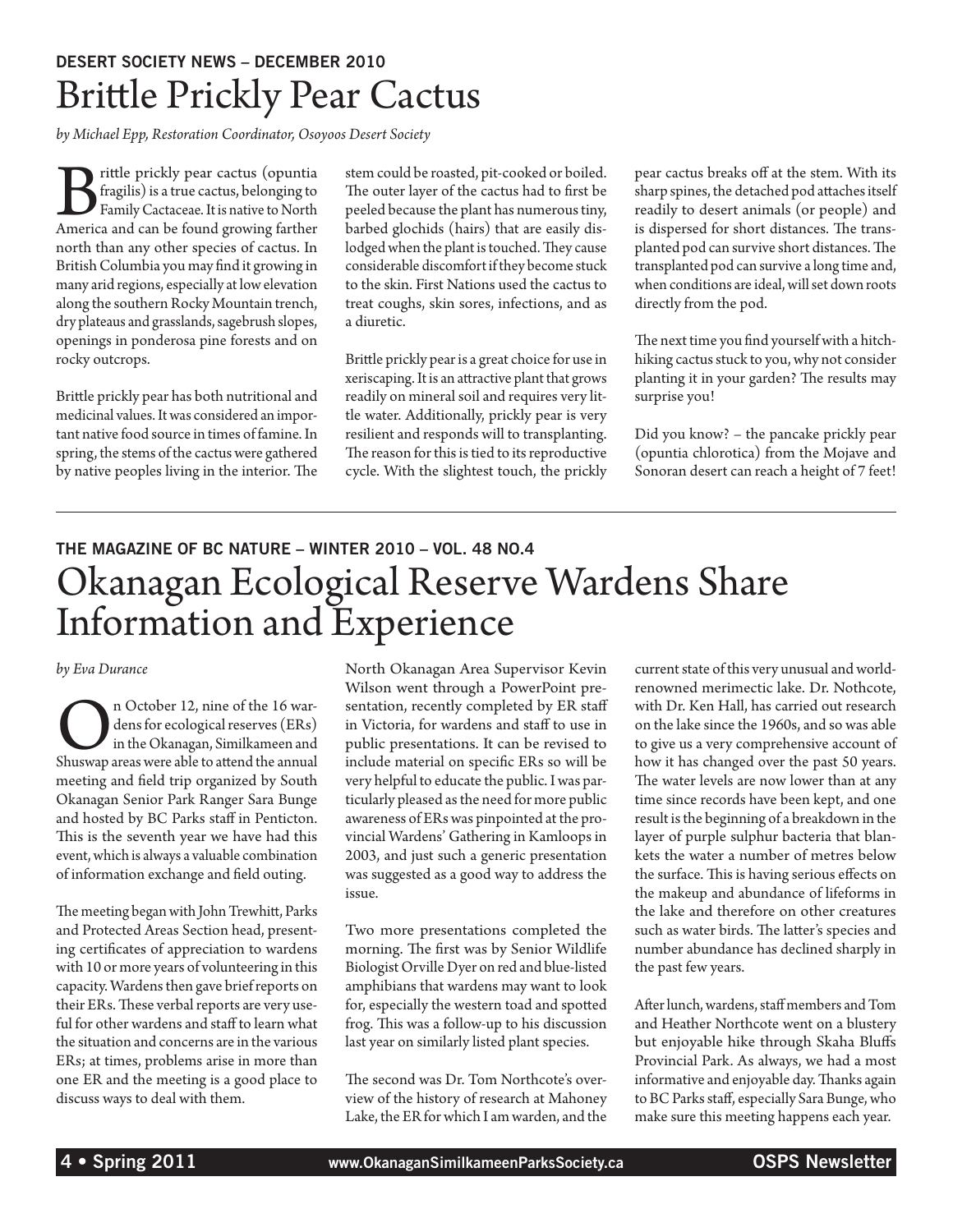### News Release: copy by Friends of the Stikine Society – Wednesday, March 24, 2010 Kettle River and "Sacred Headwaters" Jointly Top BC's Most Endangered Rivers List for 2010 –

*Need for Water Policy Reform and Protection of Northern Rivers Highlighted*

The Kettle River and a remote north-<br>ern widely known as the "sacred<br>headwaters" have tied for top spot<br>on British Columbia's most endangered ern widely known as the "sacred headwaters" have tied for top spot rivers list for 2010.

The Kettle River runs through BC's southern interior near the towns of Midway, Rock Creek and Grand Forks. This river, already suffering from seasonal low flows and high

water temperatures, is threatened by significant new water extraction proposals near its source. Unless greater efforts are made to address this issue, the fate of this beautiful interior stream and its fish stocks may well foreshadow what many other streams in the region will confront in the face of ongoing climate change. "Most importantly, the issues unfolding on the Kettle highlight the urgency of updating BC's outdated

Water Act so as to ensure the needs of fish and river ecosystems are adequately considered before making decisions on water extraction for various industrial uses", said Mark Angelo, Rivers Chair of the Outdoor Recreation Council and an Order of Canada recipient. The province is currently seeking public input on Water Act reform.

### The Magazine of BC Nature – Fall 2010 – Vol. 48 No. 3 Province Gets Failing Grade in Conserving Ecological Integrity in Parks

*Editor's Notebook – Dawn Hanna*

BC's Ministry of Environment is failing<br>to conserve ecological integrity in<br>BC's parks and protected areas. to conserve ecological integrity in BC's parks and protected areas.

The above statement doesn't hearken from an opposition party, an environmental organization or an "eco-fascist" (as Minister of Energy, Mines and Petroleum Resources Bill Bennett is wont to characterize those who advocate for parks). No, this assessment comes from the Office of the Auditor General, an independent entity that describes itself as serving the people of BC "by conducting independent audits and advising on hew well government is managing its responsibilities and resources."

The report Conservation of Ecological Integrity in BC's Parks and Protected Areas notes that the ministry has a 'clear vision" for conserving ecological integrity, but also notes that the BC Parks Program Plan (2007- 2012) hasn't even defined what they mean be ecological integrity, hasn't developed any performance targets, doesn't have the baseline information to set targets, doesn't uphold existing conservation policies and has management plans that are either outdated, incomplete or non-existent.

And while the province may boast that it has a provincial protected area system larger than any other province in Canada and third largest in North America, the report notes significant flaws with some biogeoclimatic zones (e.g. Coastal Douglas-fir and Bunchgrass) inadequately represented, with some parks and ecological reserves too small to maintain ecological integrity and long-term viability.

The report also notes that the ministry is not adequately addressing impacts to parks such as climate change, inappropriate use, invasive species and adjacent land use (e.g. mining, logging and land development). There is more that the report notes but these examples provide an idea of the depth and breadth of the problems.

I suppose it should be comforting to know that there is now an independent, unbiased voice that confirms what many park advocates have known for years.

So why does my blood boil when I see those "You Gotta Be Here" ads from Tourism BC, featuring celebrity British Columbians such as Ryan Reynolds, Kim Cattrall, Steve Nash and Michael J. Fox standing in front of what Tourism BC calls "some stunning BC backdrops?"

Because I know that some of those "backdrops" are located in provincial parks e.g. MacMillan Provincial Park, Cypress Provincial Park, Monkman Provincial Park and Cultus Lake Provincial Park, to name a few. And I know that the ecological integrity of those same parks is at risk because of many of the problem that the Office of the Auditor General has identified in the report. And because I know that the operating budget of the Parks and Protected Areas Division was cut by \$2.3 million last year (to \$31.58 million) and is looking at further cuts over the next few years.

And I know that next year marks the 100th birthday of BC Parks. (BC's first provincial park, Strathcona, was created in 1911, protecting 250,000 hectares of varied habitat, native flora and fauna.)

If the BC government really wants to show its vision of ecological integrity and dedication to its stated principles, it would heed the Auditor General's recommendations and restore – or better yet, increase – funding so that, as the BC Parks Program Plan (2007- 2012) states, that "BC Parks is recognized for its leadership in the proactive stewardship of ecological and cultural integrity."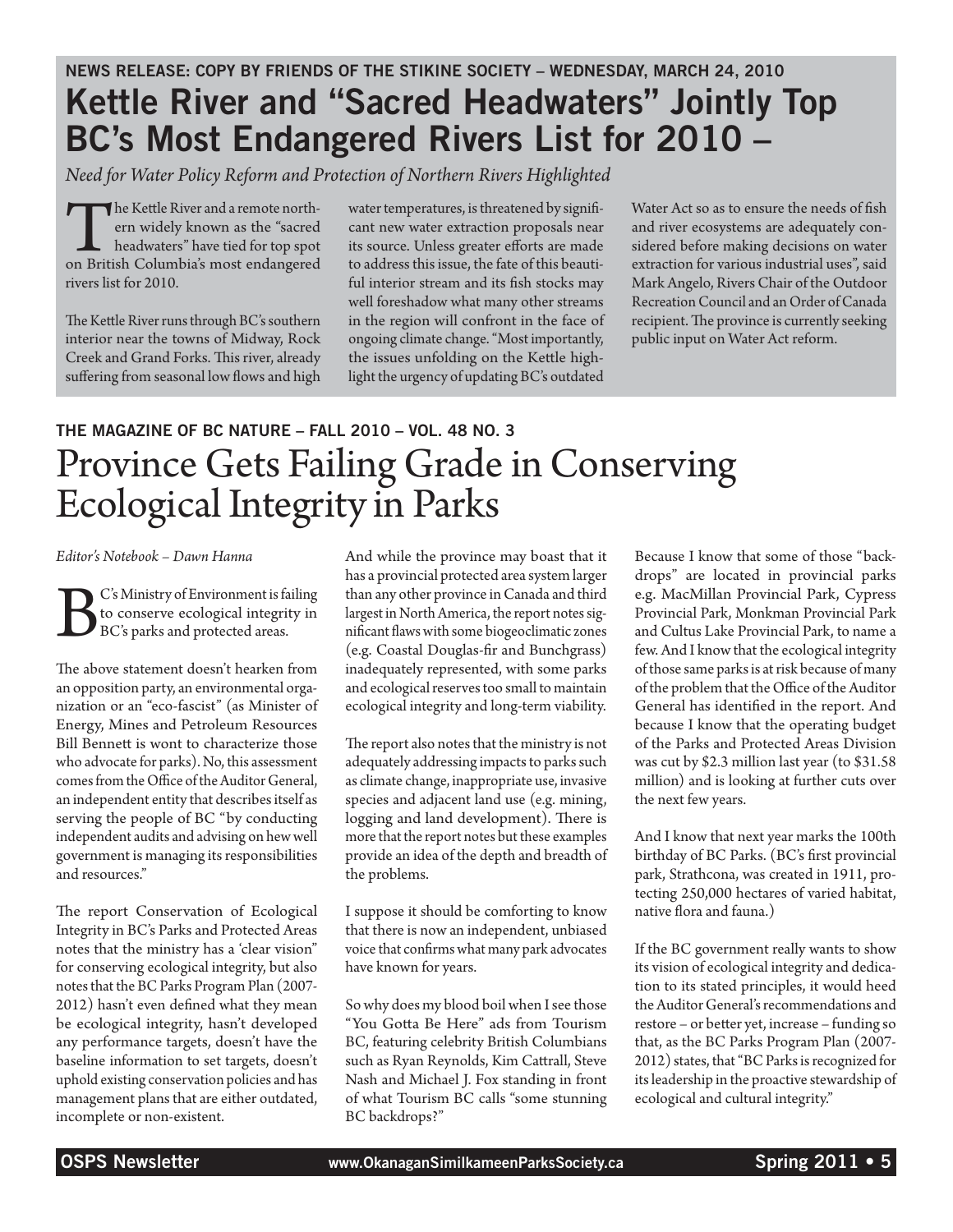## Wild Ecosystems and Climate Change – the Seminal Work of Dr. Camille Parmesan

by Carolyn Campbell, AWA Conservation Specialist

The biologist Dr. Camille Parmesan at a conference on "Collaborative Responses to Climate Change' in April 2010. a professor at the University of Texas at Austin, conference on "Collaborative Responses to Climate Change' in April 2010. a professor at the University of Texas at Austin, she was one of the few academic scientists who attended the Copenhagen international climate change conference in December 2009. Four months later she was sharing her impressions of the Copenhagen climate change policy negotiations.

Parmesan was pleased state leaders accepted the scientific consensus that a temperature increase limit of 2 degrees Celsius is needed to prevent dangerous human-caused interference with the climate system. But she was disappointed that a phrase about the need to minimize biodiversity loss and preserve ecosystem services was dropped from the negotiations. She thought the idea that 'human society and health depend on healthy ecosystems' was already accepted by decision makers – but it turned out that no, biodiversity and ecosystems were perhaps still perceived as a "special interest" agenda of conservation NGOs. It was not a high enough priority for the lawyers and policy people who advise the politicians. She thought scientists had a crucial role to play in informing the public and elected leaders about the current understanding of climate change science and impacts to inform today's policy decisions.

At the break, I complimented her on her presentation and said I worked for AWA. She told me some of her work analyses wild ecosystems including some in Canada. Only later did I realize that I had met one of the world's foremost authorities on the impacts of climate change on wild ecosystems. Not only has Dr. Parmesan co-authored several of the most widely cited papers on global warming, she has also appeared in many popular publications and on television, practicing what she preaches about informing the public about climate change and possibilities for dealing with it. Here are some highlights of her important research.

Parmesan's PhD work initially was not climate

change related; it started as basic research on the Edith's checkerspot butterfly. But in 1991 significant biological evidence of global warming's impact on species had not yet been established. Having already worked several years with the Edith's checkerspot, including reviewing decades of historical records, she knew it was very sensitive to climate variability. As she told a ScienceWatch.com interviewer in early 2010, "this butterfly could be a bioindicator of climate change. It could be more sensitive than a thermometer in some ways."

Parmesan obtained a NASA fellowship to study possible climate change impacts. Guided by historical records, she visited many Edith's checkerspot sites from Mexico to Canada to asses whether or not its habitat was still suitable and whether or not known local populations still could be found. She discovered strong evidence that, over the past century, the butterflies were shifting their range northward and to higher elevations, even when much of their southern range habitat still appeared suitable.

That study was published in 1996 to wide acclaim. There were only two other studies that had been published by then on biological responses to climate change – one on marine invertebrates, the other on Swiss alpine plants. Her research helped convince both biological researchers and climate scientists that there was biological evidence of a global warming signal.

Parmesan next worked with butterfly scientists in Europe, where there were distribution records over hundreds of years in Great Britain, Sweden, and Finland. She and her colleagues did field work on the southern edge of species' ranges in Spain, France and northern Africa. They found very strong indications of a climate change signal, and published their results in Nature in 1999. At the northern ranges of habitat boundaries, 65 percent of the 57 species they studied had moved north of "their" historic ranges and were colonizing northward by 200 to 400 kilometres. The southern range populations were more stable but nearly a quarter of species were contracting northward and had been extirpated (become locally extinct) at their southern range boundary.

Parmesan accepted an invitation to contribute as one of the biologist experts on the Intergovernmental Panel on Climate Change (IPCC). Leading up to the 2001 report on climate change impacts, there were differences in opinions among IPCC scientists on how compelling the biological evidence of climate change impacts was. In response, Parmesan teamed up with U.S. economist Gary Yohe to produce a landmark study published in Nature in 2003 entitled "A globally coherent fingerprint of climate change impacts across natural systems."

This 2003 study tested for a climate change influence or "fingerprint" using data evaluation methods that satisfied economists (and other non-biologists) about the rigour of the conclusions. Reviewing all suitable multispecies studies, Parmesan and Yohe found that the range limits of 99 species of birds, butterflies and alpine herbs had moved on average 6.1 km per decade northward or 6.1 metres per decade upward. They found a life cycle timing shift (to earlier spring timing) of 2.3 days per decade on average for 172 species of plants, birds, butterflies and amphibians.

Looking at less detailed and single species studies of 1,570 species, they found that 74 to 91 percent of the species that had experienced changes in their populations did so in accordance with climate change predictions. Not surprisingly to Wild Lands Advocate readers, Parmesan and Yohe concluded that land-use changes are probably the strongest driver of 20th century wildlife population changes. However, even after allowing for the flaws in long-term biological data, they found compelling evidence that climate change is a persistent, important driver for wild species population changes.

*Continued on next page…*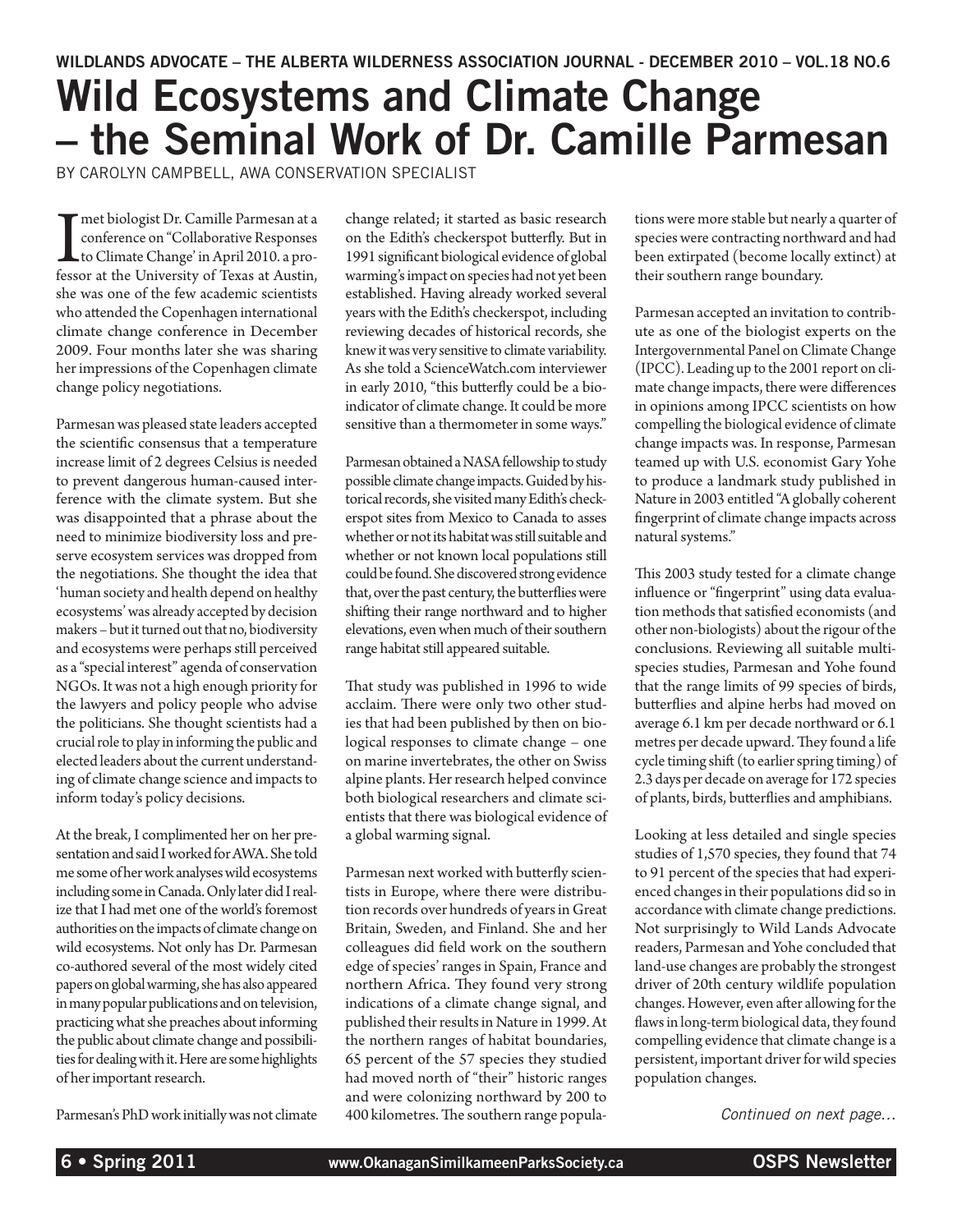### Forest Practices Board – 2009/2010 Annual Report *Excerpted from Dr. Bruce Fraser – Chair Message*

s a province, we are good at the local<br>operational level but are not good at<br>the many resource developments and public operational level but are not good at dealing with cumulative impact of the many resource developments and public recreational uses taking place on the same ground. The effects of forestry operations on range values, the effects of independent power developments on managed forest land, the footprints of resource and wilderness tourism developments, the rapidly expanding motorized vehicle impacts on sensitive ecosystems, the expanding corridors of invasive species are all examples of cumulative impacts that must be assessed and managed at the landscape level. This is beginning to change with the introduction

of the Resource Management Coordination Project, but the initiative will need to go far beyond the integrated facilitation of development to reach for integrated facilitation of effective stewardship. Our concerns at the landscape level are accentuated by the march of climate change that will affect the growing conditions of our forest and the effectiveness of current practices as change accelerates.

One of the recurring themes in our complaint investigations is the public concern for water supplies, both as a result of harvesting and road building, and with changing hydrological conditions coming with climate change. Concerns range from the security of domestic water supply from harvested watersheds, to the seasonal peaks and hollows of stream flow that influence flooding of lowlands at one extreme and reduce the habitats for fish at the low flow end of the year. The volatility of precipitation patterns in coastal watersheds is leading to greater potential for landslides form major rainstorms and the emergence of drought is leading to greater concerns for domestic and irrigation water supply in the southern interior. Forest engineering practices of the future are likely to need modification to reflect the rising value of water in relation to the value of fibre.

#### *…continued from previous page.*

For the last two years, Parmesan's work and public outreach has included more controversial ideas about what actions should be considered to prevent extinction of those species most vulnerable to climate change. These are species with severe barriers to movement, such as mountain top species. Led by Australian coral reef biologist Ove Hoegh-Guldberg, Parmesan and other scientists co-authored a paper published in Science in 2008 that proposed a risk assessment framework for relocating some of these vulnerable species into new range sites where they might have a change to survive.

Their overall recommendation is that, in very specific cases, assisted colonization, also known as assisted migration or managed relocation, should be considered as part of a broader conservation strategy in a region. The best candidate species for assisted colonization would have four characteristics. First, they would be at high risk of extinction from climate change. Second, their colonization would pose low risk of doing harm to a recipient community, which would preclude predators, parasites, or species with other aggressive growth or behaviour. Third, they would be easy and inexpensive to capture and move. Fourth, they would have high inherent

biological or societal value.

This proposed management framework has set off a lively debate among biologists on the merits and risk of managed relocation. In conference presentations and interviews, Parmesan acknowledges that it is a very challenging idea in the field of conservation biology, a field traditionally opposed to the introduction of exotic species. "These are not normal conservation practices where you restore an area to its historical condition," she said in a presentation in January 2010 to a University of Arizona audience. "You would be converting an area to the state where you think it's going in the next hundred yars to allow colonization of species." This approach, she points out, also falls outside current legal frameworks for endangered species: it would place some species out of their historic range and also would suggest that unoccupied spaces may be far more important for the future of some species than currently occupied sites.

Parmesan emphasizes that assisted colonization is not envisaged on a mass scale or across great distances, but for a few species, for no more than several hundred miles. She argues that in the face of climate change, doing nothing carries risks just as assisted colonization carries risks, so the best course of action

is overall risk management. "Conventional conservation biology is suitable for lots of species; [assisted colonization] should be one of the options to be considered in a particular narrow set of circumstances."

In June 2010, Parmesan attended a conference in Edmonton and spoke about her research to the Edmonton Journal. She stated that "Canada will become increasingly important for preserving North American biodiversity because a lot of the U.S. species that are even common species, as they're moving up into Canada, they're dying out in the U.S.A. …And so we need to be thinking more continental-scale in terms of conservation, not just country-scale. In other words, the U.S. should be partnering with Canada to try to preserve species that are moving into Canada." These observations confirm the importance of establishing large-scale conservation areas such as the Yellowstoneto-Yukon wildlife corridor.

From her path-breaking work establishing that there are strong biological signals of climate change, to her leading edge policy advocacy, Dr. Camille Parmesan stands out as one of the most important voices of our time in informing and challenging us on how global warming will affect wildlife and wild places.